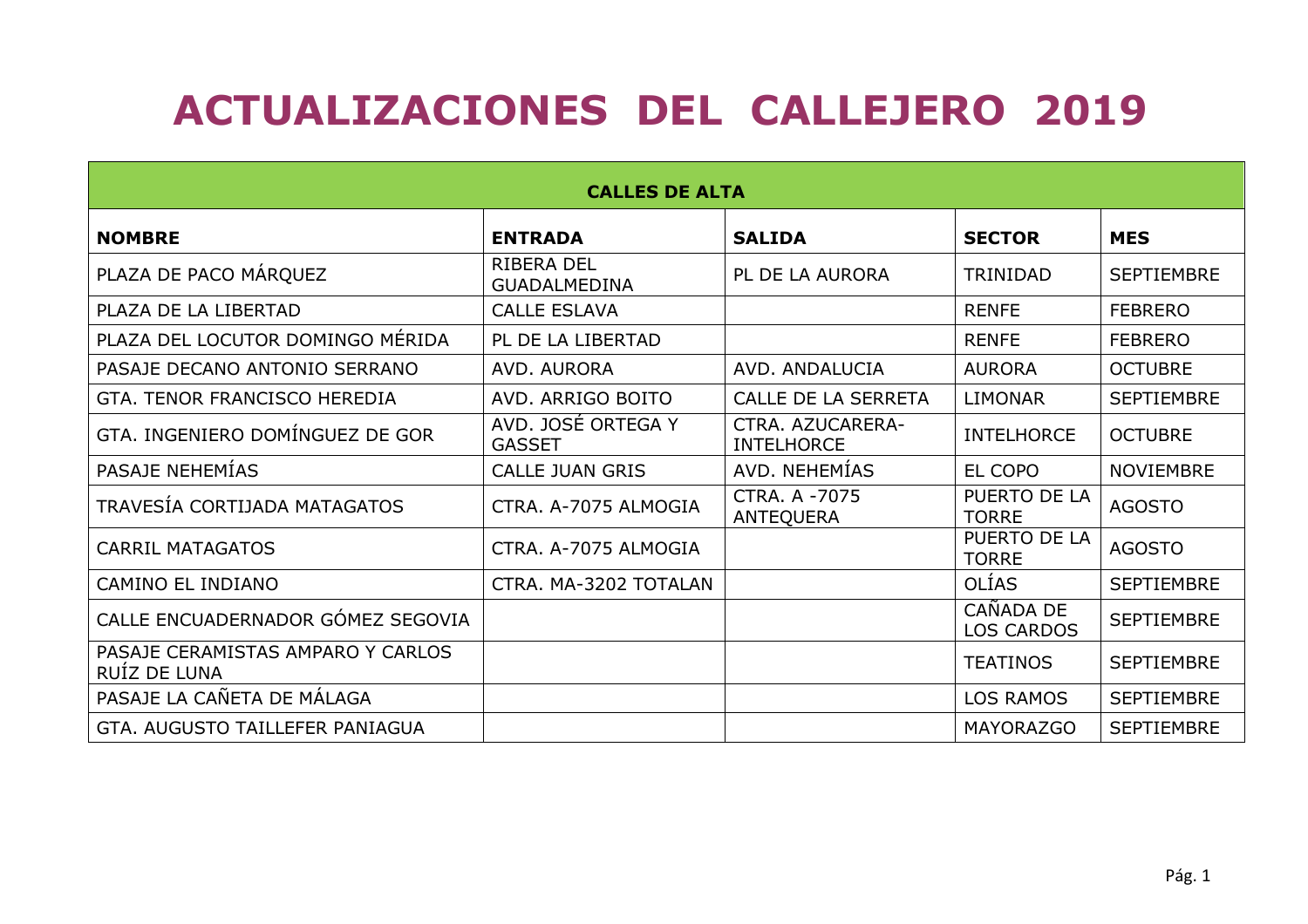| <b>CALLES DE BAJA</b> |                   |               |                  |              |  |  |
|-----------------------|-------------------|---------------|------------------|--------------|--|--|
| <b>NOMBRE</b>         | <b>ENTRADA</b>    | <b>SALIDA</b> | <b>SECTOR</b>    | <b>MES</b>   |  |  |
| <b>CALLE PARAGUAY</b> | PSEO DE LA FAROLA | SAN NICOLÁS   | <b>MALAGUETA</b> | <b>JULIO</b> |  |  |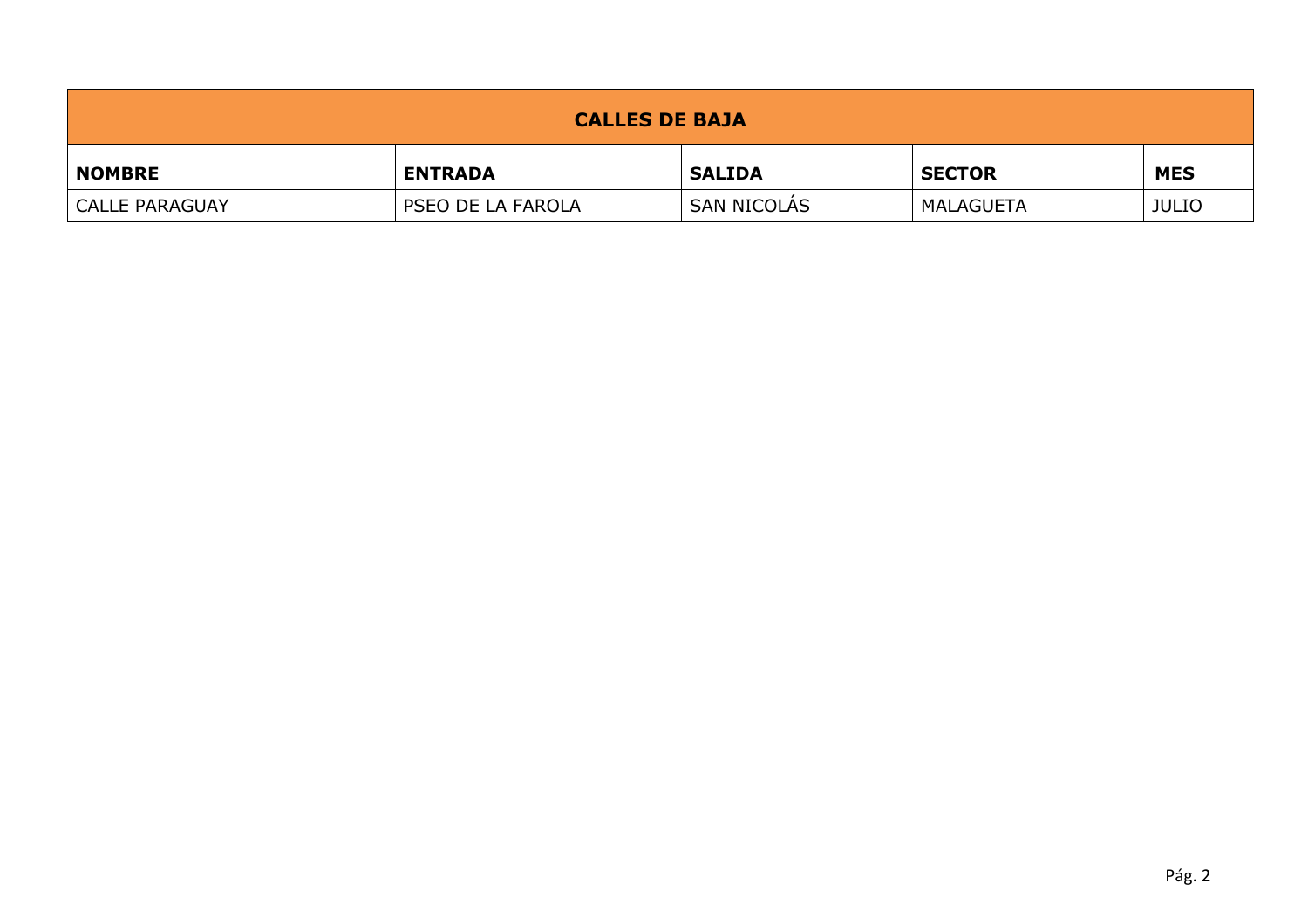| <b>CAMBIOS DE DIRECCIONES</b> |                          |                |                         |                              |                     |                   |
|-------------------------------|--------------------------|----------------|-------------------------|------------------------------|---------------------|-------------------|
|                               | <b>DIRECCIÓN ANTIGUA</b> |                | <b>DIRECCIÓN ACTUAL</b> |                              | <b>MES</b>          |                   |
| <b>VÍA</b>                    | <b>NOMBRE</b>            | N <sup>o</sup> | VÍA                     | <b>NOMBRE</b>                | <b>No</b>           |                   |
| <b>CALLE</b>                  | <b>ALTAIR</b>            | 24             | <b>CALLE</b>            | <b>ALTAIR</b>                | <b>DEL 30 AL 42</b> | <b>JULIO</b>      |
| <b>CALLE</b>                  | <b>ALTAIR</b>            | 26             | <b>CALLE</b>            | <b>ALTAIR</b>                | 44                  | <b>JULIO</b>      |
| <b>CALLE</b>                  | <b>ALTAIR</b>            | 28             | <b>CALLE</b>            | <b>ALTAIR</b>                | <b>DEL 46 AL 74</b> | <b>JULIO</b>      |
| <b>CALLE</b>                  | <b>ALTAIR</b>            | 36             | <b>CALLE</b>            | <b>ALTAIR</b>                | 76                  | <b>JULIO</b>      |
| <b>CALLE</b>                  | <b>ALTAIR</b>            | 38             | <b>CALLE</b>            | <b>ALTAIR</b>                | 78                  | <b>JULIO</b>      |
| <b>CALLE</b>                  | <b>ALTAIR</b>            | 40             | <b>CALLE</b>            | <b>ALTAIR</b>                | 80                  | <b>JULIO</b>      |
| <b>CALLE</b>                  | <b>ALTAIR</b>            | 42             | <b>CALLE</b>            | <b>ALTAIR</b>                | 82                  | <b>JULIO</b>      |
| <b>CALLE</b>                  | <b>ALTAIR</b>            | 44             | <b>CALLE</b>            | <b>ALTAIR</b>                | 84                  | <b>JULIO</b>      |
| <b>CALLE</b>                  | <b>ALTAIR</b>            | 46             | <b>CALLE</b>            | <b>ALTAIR</b>                | 86                  | <b>JULIO</b>      |
| <b>CALLE</b>                  | <b>ALTAIR</b>            | 48             | <b>CALLE</b>            | <b>ALTAIR</b>                | 88                  | <b>JULIO</b>      |
| <b>CALLE</b>                  | <b>ALTAIR</b>            | 50             | <b>CALLE</b>            | <b>ALTAIR</b>                | 90                  | <b>JULIO</b>      |
| <b>CALLE</b>                  | <b>ALTAIR</b>            | 52             | <b>CALLE</b>            | <b>ALTAIR</b>                | 92                  | <b>JULIO</b>      |
| <b>CALLE</b>                  | <b>ALTAIR</b>            | 54             | <b>CALLE</b>            | <b>ALTAIR</b>                | 94                  | <b>JULIO</b>      |
|                               |                          |                |                         |                              |                     |                   |
| <b>CALLE</b>                  | <b>POTOSI</b>            | 15             | <b>CALLE</b>            | POLICIA NAC. FCO. E DÍAZ JIM | $\mathbf{1}$        | <b>JULIO</b>      |
| <b>CALLE</b>                  | <b>POTOSI</b>            | 17             | <b>CALLE</b>            | POLICIA NAC. FCO. E DÍAZ JIM | 3                   | <b>JULIO</b>      |
|                               |                          |                |                         |                              |                     |                   |
| <b>PLAZA</b>                  | <b>AURORA DE LA</b>      | 9              | <b>PLAZA</b>            | PACO MÁRQUEZ                 | 2                   | <b>SEPTIEMBRE</b> |
| <b>PLAZA</b>                  | <b>AURORA DE LA</b>      | 10             | <b>PLAZA</b>            | PACO MÁRQUEZ                 | 3                   | <b>SEPTIEMBRE</b> |
| PLAZA                         | <b>AURORA DE LA</b>      | 11             | <b>PLAZA</b>            | PACO MÁRQUEZ                 | 4                   | <b>SEPTIEMBRE</b> |
| PLAZA                         | <b>AURORA DE LA</b>      | 12             | <b>PLAZA</b>            | PACO MÁRQUEZ                 | 5                   | <b>SEPTIEMBRE</b> |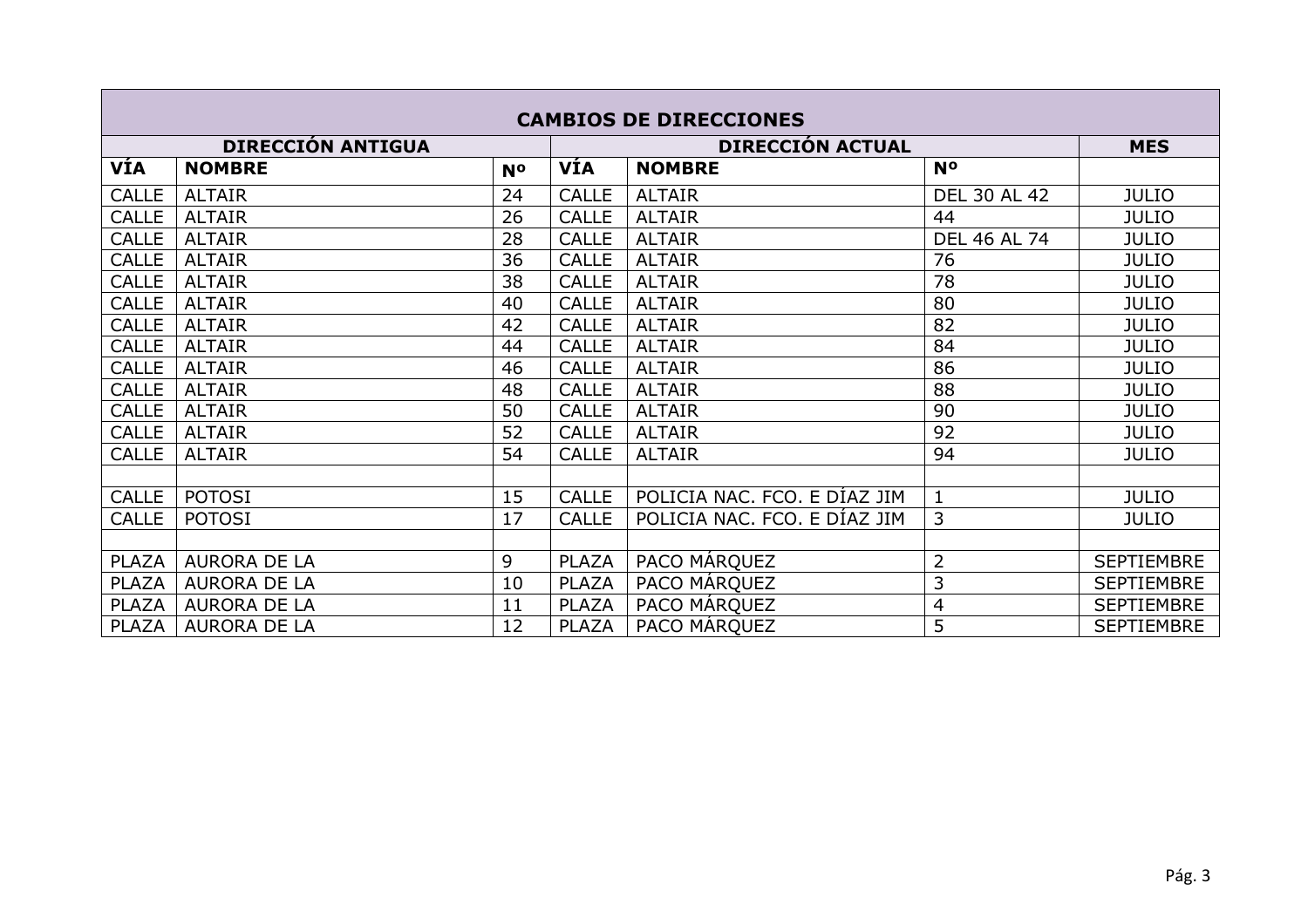| NÚCLEOS DISEMINADOS DE BAJA |                |  |  |  |
|-----------------------------|----------------|--|--|--|
| <b>NOMBRE</b>               | <b>MES</b>     |  |  |  |
| <b>LOS LAINES</b>           | <b>FEBRERO</b> |  |  |  |
| CASILLA LOS LAINEZ          | <b>FEBRERO</b> |  |  |  |
| <b>LOS DELGADO</b>          | <b>FEBRERO</b> |  |  |  |
| <b>ALBENDA ALTA</b>         | <b>FEBRERO</b> |  |  |  |
| LAGAR ALBENDA BAJA          | <b>FEBRERO</b> |  |  |  |
| LAGAR LA LOMILLA            | <b>FEBRERO</b> |  |  |  |
| CASILLA TÍO CRUZ            | <b>FEBRERO</b> |  |  |  |
| LAGAR ALTO SAN JOSÉ         | <b>FEBRERO</b> |  |  |  |
| <b>VENTORRP LAS RATONAS</b> | <b>FEBRERO</b> |  |  |  |
| <b>TEMPRANAR EL</b>         | <b>FEBRERO</b> |  |  |  |
| <b>LAGAR NAVAS</b>          | <b>FEBRERO</b> |  |  |  |
| LOMA LA GALICA              | <b>FEBRERO</b> |  |  |  |
| <b>VILCHES</b>              | <b>FEBRERO</b> |  |  |  |
| <b>CASILLA VERGARA</b>      | <b>AGOSTO</b>  |  |  |  |
| <b>TORIVIO</b>              | <b>AGOSTO</b>  |  |  |  |
| <b>PADILLA</b>              | <b>AGOSTO</b>  |  |  |  |
| <b>VENTA LA TINAJA</b>      | <b>AGOSTO</b>  |  |  |  |
| <b>EL MATORRAL</b>          | <b>AGOSTO</b>  |  |  |  |
| MIGEL OLMEDO                | <b>AGOSTO</b>  |  |  |  |
| <b>CORTIJO PADILLA</b>      | <b>AGOSTO</b>  |  |  |  |
| <b>JAI TAI MADERAS</b>      | <b>AGOSTO</b>  |  |  |  |